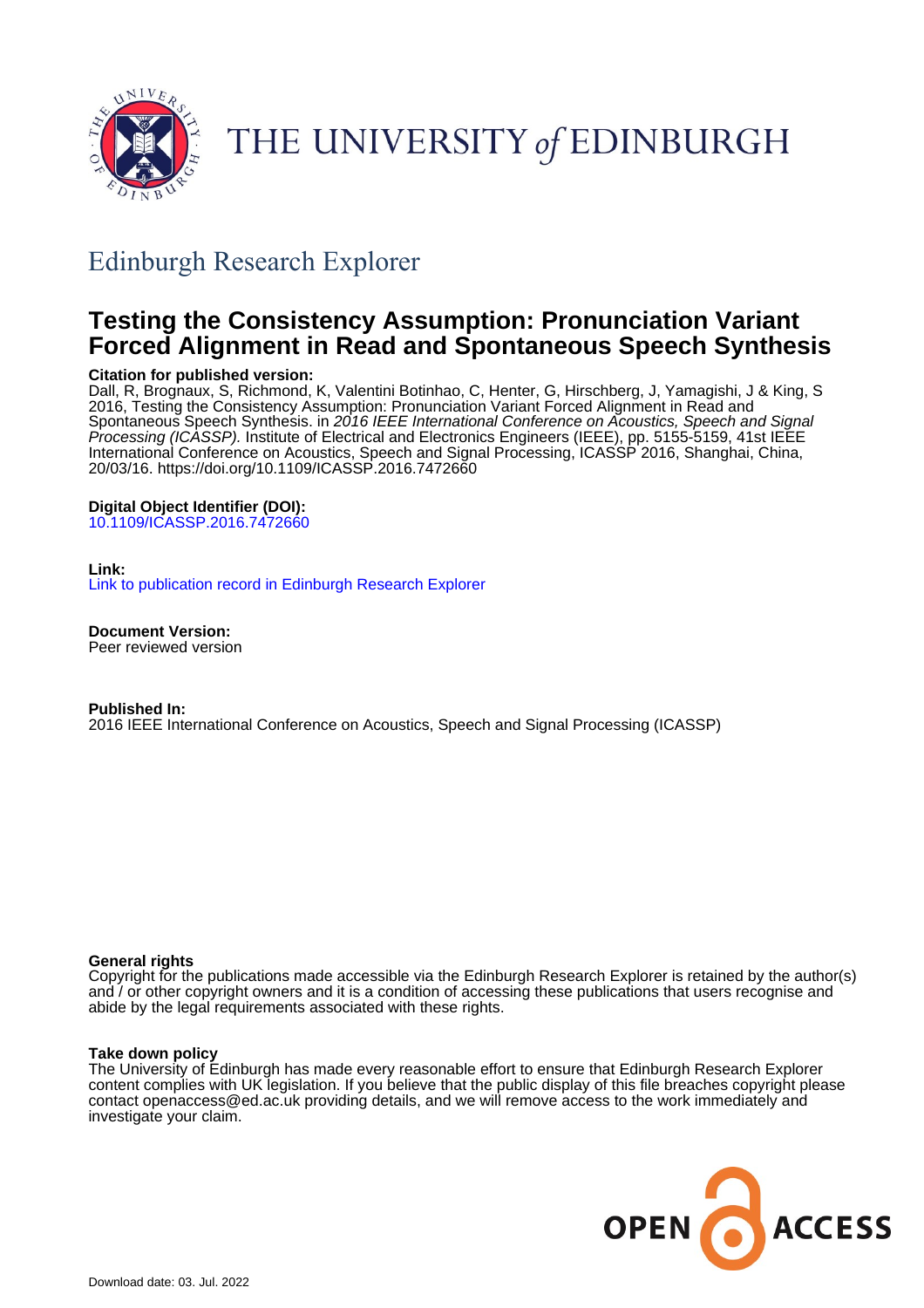## TESTING THE CONSISTENCY ASSUMPTION: PRONUNCIATION VARIANT FORCED ALIGNMENT IN READ AND SPONTANEOUS SPEECH SYNTHESIS

*Rasmus Dall*<sup>1</sup>*, Sandrine Brognaux*2 3*, Korin Richmond*<sup>1</sup>*, Cassia Valentini-Botinhao*<sup>1</sup>*, Gustav Eje Henter*<sup>1</sup>*, Julia Hirschberg*<sup>4</sup>*, Junichi Yamagishi*<sup>1</sup>*, Simon King*<sup>1</sup>

<sup>1</sup>The Centre for Speech Technology Research, University of Edinburgh, UK <sup>2</sup>Cental, ICTEAM, Universite Catholique de Louvain, Belgium S Lab, University of Mons, Belgium  $4$ Columbia University, USA <sup>3</sup>TCTS Lab, University of Mons, Belgium

#### ABSTRACT

Forced alignment for speech synthesis traditionally aligns a phoneme sequence predetermined by the front-end text processing system. This sequence is not altered during alignment, i.e., it is forced, despite possibly being faulty. The consistency assumption is the assumption that these mistakes do not degrade models, as long as the mistakes are consistent across training and synthesis. We present evidence that in the alignment of both standard read prompts and spontaneous speech this phoneme sequence is often wrong, and that this is likely to have a negative impact on acoustic models. A latticebased forced alignment system allowing for pronunciation variation is implemented, resulting in improved phoneme identity accuracy for both types of speech. A perceptual evaluation of HMM-based voices showed that spontaneous models trained on this improved alignment also improved standard synthesis, despite breaking the consistency assumption.

Index Terms: speech synthesis, TTS, forced alignment, HMM

#### 1. INTRODUCTION

An essential preprocessing step of the speech data for text-to-speech synthesis (TTS) is alignment. That is the segmentation of raw speech waveforms into the phonemes of the utterance for the purpose of later use as units in unit selection synthesis, or to train models for statistical parametric speech synthesis (SPSS). Alignment is normally performed using an automatic method called forced alignment, as manually aligning speech is both expensive and error-prone [1].

In English speech synthesis, the standard forced alignment procedure lets the TTS front-end produce a phonemisation which the algorithm is then forced, hence the name, to find boundaries of in the acoustics. This phonemisation may be incorrect and the phonemes wrong, e.g. when reductions or deletions occur. As such the phonemes may not exist in the utterance, although due to the forced nature of the method these will still be "found". This is not a major issue in unit selection as the join cost will discourage any badly aligned units from being selected. In SPSS a join cost is not used, but it is usually assumed that the phonemisation is sufficiently close to correct that this is not an issue. As a consequence, it is assumed that any bad units are either averaged out as "noise", or that by being consistent across training and synthesis mismatches will not affect output speech. This is what we here call the consistency assumption between training and synthesis, namely that making the same mistakes consistently may "accidentally" have positive effects, such as appropriate phoneme reductions [2]. The assumption may be an extrapolation from automatic speech recognition, in which manual alignments do not improve word error rates

over forced alignment [3], but to the best of our knowledge this has not been directly tested in synthesis. [4] provides evidence that the assumption holds but does not discuss the finding as their focus was on retaining the consistency. Furthermore, for SPSS based on spontaneous conversational speech data, it is worth noting that there are significant differences between the appearance of conversational phenomena in standard read prompts and spontaneously produced speech [5, 6, 7, 8, 9, 10]. Thus forced alignment could produce more, and more serious, errors than when aligning read speech, which may impact synthesis quality. Earlier work on spontaneous TTS admitted problems with speech alignment [11, Ch. 3]. This was solved through data selection, artificial stretching of the spontaneous speech and a proprietary alignment system which we do not have the details of. Unfortunately, no evaluation of this was performed.

In fact, a recent study in French [10] has demonstrated that correcting these differences can lead to improved synthesis quality. Using a corpus of sports commentaries [12] with hand-corrected alignment, an improvement in synthesis quality was achieved when using these manually corrected phonemisations for training and synthesis [10]. This shows that manually corrected transcriptions can benefit synthesis. It is, however, unclear whether this is due to the better phoneme accuracy in the alignment or due to a more natural pronunciation during synthesis. This paper's focus is on the first issue, whether better phoneme accuracy can improve standard synthesis despite being inconsistent across training and synthesis.

In Section 2 we present evidence that the standard phonemisation and forced alignment procedure produces many, and serious, mistakes, particularly with respect to spontaneous speech. In Section 3 the pronunciation variant alignment procedure is presented and objectively evaluated. Section 4 describes a perceptual evaluation of the resulting synthesis systems. The results are discussed in Section 5 before concluding in Section 6.

#### 2. FORCED ALIGNMENT ACCURACY

In order to support the claim that spontaneous speech is less conformative to standard phonemisations than read speech, and to obtain a gold standard development set, the small corpus of read and spontaneous sentences from [13] was analysed. The corpus contains 50 sentences which were uttered in a normal conversation by a British English female voice talent. These sentences were orthographically transcribed and subsequently given to the voice talent to read aloud as standard prompts (the talent was unaware that she had uttered these sentences earlier) to obtain read-speech versions of them. The read and spontaneous versions of these 50 sentences thus contain exactly the same content and only differ in their acoustic realisation.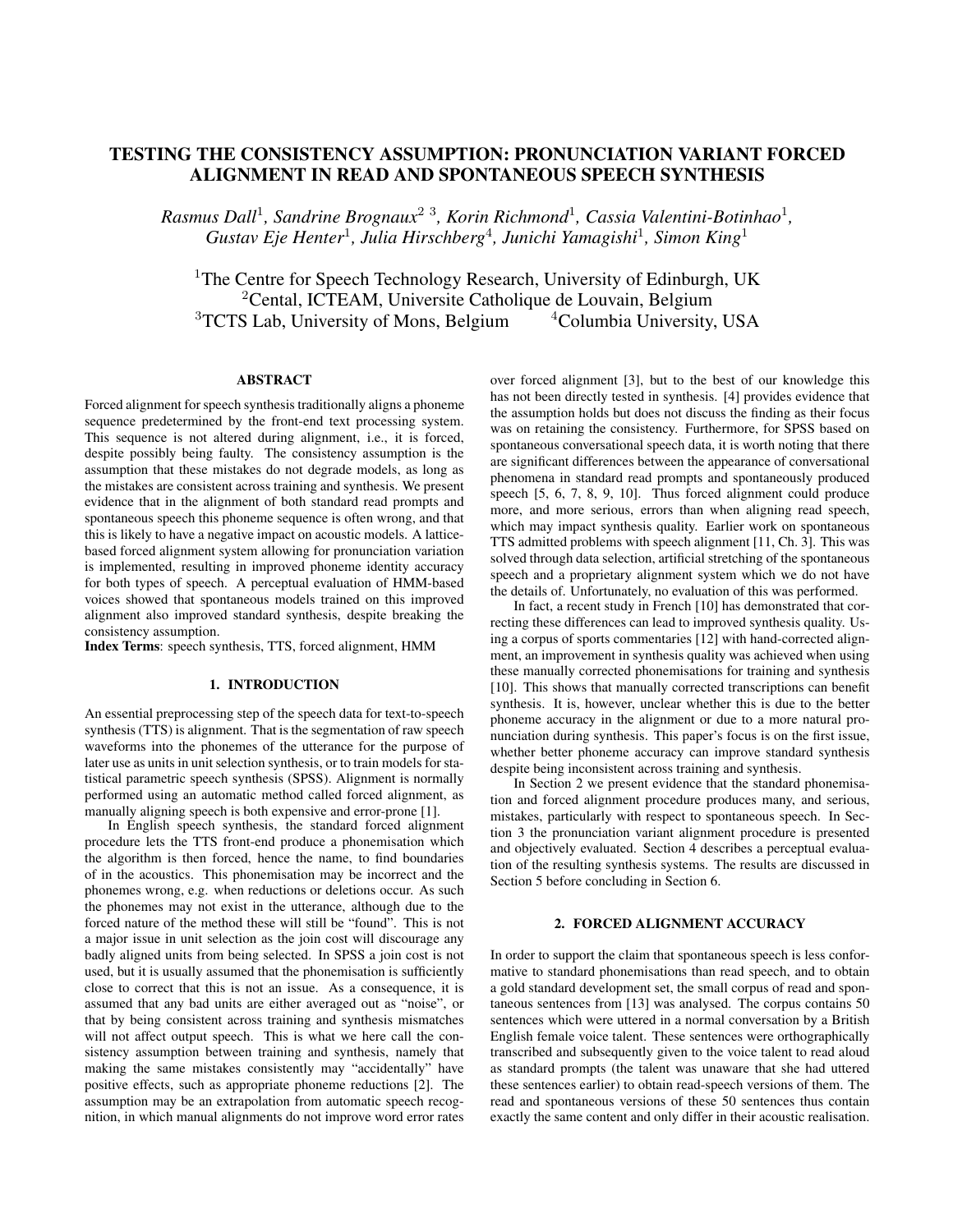|                    | Del | Add | Sub | Total | <b>PER</b> |
|--------------------|-----|-----|-----|-------|------------|
| Read               |     |     |     |       |            |
| Automatic          | 149 | 10  | 151 | 310   | 19.1%      |
| Annotator 1        | 33  | 30  | 69  | 132   | 8.1%       |
| Annotator 2        | 3   | 9   | 36  | 48    | 3.0%       |
| Annotator 3        | 77  | 62  | 123 | 262   | 16.1%      |
| <b>Spontaneous</b> |     |     |     |       |            |
| Automatic          | 202 | 17  | 180 | 399   | 25.2%      |
| Annotator 1        | 11  | 15  | 42  | 68    | 4.3%       |
| Annotator 2        | 4   | 15  | 18  | 37    | 2.3%       |
| Annotator 3        | 142 | 46  | 131 | 319   | 20.1%      |

Table 1. Overall differences between the agreed gold phonemisation, the standard automatic system and the annotators, with the gold phonemisation used as reference in each case. PER = Phone Error Rate.

#### 2.1. Gold Standard Alignment

To create a gold standard phonemisation we first obtained an automatic alignment of the corpora and then manually corrected it. The automatic alignment was done using a large British English female Average Voice Model created using the Voice Cloning Toolkit [14] and adapting it to a corpora of 1176 read or 1146 spontaneous sentences from the voice talent speaker. The standard phonemisation was obtained using Festival and the RP British English version of the Combilex dictionary [15, 16]. For the spontaneous speech the transcription also included pausing, information which was provided for the model as it helped alleviate the cascading issue (see Section 2.3). Alignments of the 50 critical sentences of each type were then obtained using the respective models.

Next, the automatic alignments were independently manually corrected by two annotators. Where these hand-corrections disagreed the labellers met to discuss and agree upon a final phonemisation. In questions about whether to keep or to change the original Festival phonemisation, the Festival phonemisation was often preferred. Since human labellers correcting automatic transcriptions are biased toward the initial transcription [1], this agreed upon phonemisation is thus doubly biased *toward* the standard Festival phonemisation. To see the effect of this bias, a third transcriber corrected the output of the pronunciation variant system we propose (see Section 3). Finally, it is worth noting that the focus was on phoneme identity and not phoneme boundary; thus phoneme boundaries were only corrected if grossly incorrect, e.g., when a phoneme was deleted.

#### 2.2. Transcriber Accuracy

To evaluate the phoneme accuracies of alignments we used the mean percentage deviation in Levenshtein distance (Phoneme Error Rate, or PER) with the manually corrected alignments as the gold standard (Table 1). While not the suggested method of [3, 1] it is standard [1, Ch. 1.32]. We used this as a measure of transcription accuracy since it is quick and easy to determine, and the agreed phonemisation of the two original annotators constituted our gold standard for development. See Section 4 for a perceptual evaluation of the resulting synthesis systems.

Table 1 shows each annotator, and the standard alignment system, compared to the phonemisation agreed by the two initial annotators. The automatic alignment is surprisingly bad in comparison, with over 19% of all phonemes wrong for the "simple" case of clear read speech prompts. For the spontaneous speech the PER is even higher, being above 25%. The standard Festival transcription adds very few phonemes. However, it deletes many phonemes and performs many substitutions, particular for the spontaneous speech. Of the additions, most are additional end of word stops, particularly "t" but often "d", and the main substitutions are "t"s for glottal stops and end of word "z" for "s". Together these account for 35% of all mistakes in the spontaneous and the pattern is similar for the read speech. What is notable here is that only the glottalisation could be considered speaker specific and non-standard in RP English (though common in many dialects). On the other hand, deletion of end of word stops and devoicing are common, in fact the main differences found here are similar to those in [17].

The third transcriber is almost as different from the phonemisation agreed upon by the two other transcribers as to the standard automatic method. This does not mean the third transcriber is closer to the standard Festival phonemisation. In fact they are further away, with a PER of 22.6% (read) and 32.0% (spontaneous) respectively (Table 3). The bias toward the transcribers' starting point thus appears very large. This is borne out when comparing to the latticebased methods (see Section 3).

#### 2.3. Cascading Deletion Errors

Due to the much greater amount of reductions and deletions in spontaneous speech, some utterances experience an issue of cascading alignment errors. This is not an issue of poor boundary alignment, but of poor automatic phonemisation. An example in our corpora is a realisation of the two words "basically because". In the read speech the automatic transcription is appropriate, but in the spontaneous the produced pronunciation is "basly 'cause". This produces not only the problem of non-existent phonemes being found, but also the much more serious issue of phonemes being "pushed" later in the utterance, putting every single phoneme further down the line out of alignment. This creates phonemes examples for model training which are grossly wrong. While the problem with because/'cause is arguably a lexicalised difference which could be resolved at transcription time, the issue of basically/basly is not, and such situations will cause problems in the trained models. Lexicalised differences were treated as orthographic transcription errors and corrected prior to alignment.

#### 3. PRONUNCIATION VARIATION IN FORCED ALIGNMENT

We investigated a lattice-based forced alignment system to improve the phoneme identity accuracy on both read and spontaneous speech. Lattices have long been used to allow for pronunciation variation in automatic speech recognition and by researchers interested in speech segmentation, e.g., [18, 19, 20]. This is often avoided in synthesis due to the consistency assumption, given that the phonemisation found at training time cannot necessarily be produced during synthesis. This assumption, as discussed above, may not be correct.

The lattice-based system relies on two sources of information: hand-written variant options and pre-encoded pronunciation variants. The Combilex pronunciation dictionary contains pre-encoded pronunciation variants for a large portion of the dictionary, the average number of variants per word is 1.82. In the standard "full" pronunciation, normally pulled from the dictionary for both alignment and synthesis, these variants are not utilised. The system used here is based on the underlying context-dependent rewrite rules of Combilex as described in [21]. The system first finds all variants present in the dictionary and populates the lattice, realised as an FST, with them before expanding it using the additional expert-written variant options. These options are context-dependent rewrite rules written in terms of regular expressions. They generally take the form of a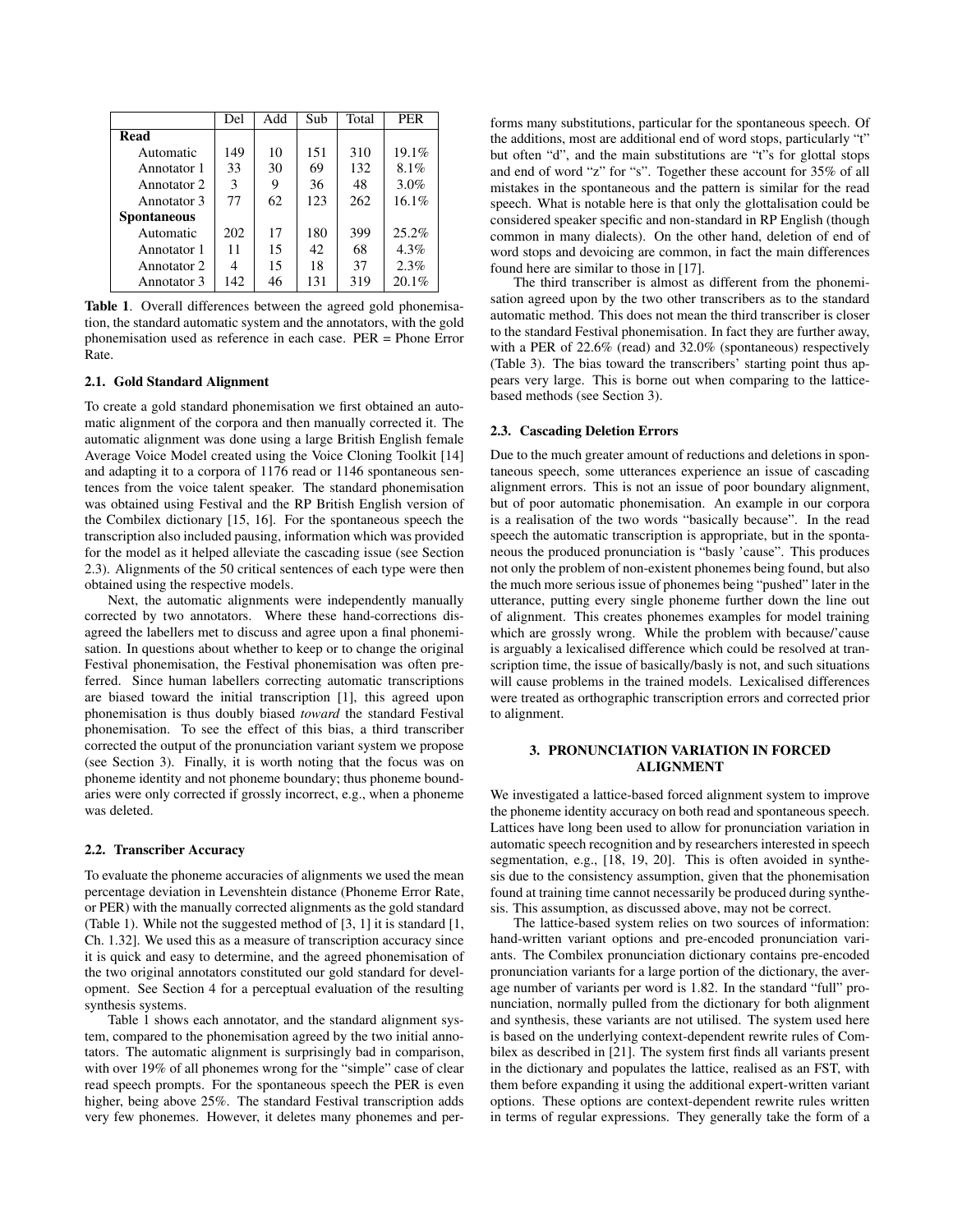phoneme with its left and right context and the resulting variant option, but can be any regular expression matching a valid string of symbols in the language of the Combilex dictionary. Thus the left and right context can be specific phonemes, features of the phoneme such as voicing, nasality and similar, but also word, syllable and phrase boundaries. For the set of manual rules, 14 rules were implemented based on the most common differences between the gold standard and automatic transcription from Section 2.1. Here are three examples from broad to quite specific:

- *•* Any z can be devoiced.
- *•* Any end-of-word t can be a glottal stop.
- *•* A schwa after an f and before a stop can be deleted.

Note that the rules being based on the differences in the 50 sentences means they may be speaker dependent. We consider this acceptable as it is of interest whether or not a relatively small manual effort can improve the alignment procedure.

#### 3.1. Method

Read and spontaneous corpora of respectively 1176 and 1146 sentences, plus the 50 matching sentences of the gold standard, were used as training data. Note that the 50 sentences both are in the training data and serve as test data. This is perfectly reasonable as we are attempting to create the best possible alignment of a known training set given no previous phoneme information. We are never trying to align unseen test data as the training data *is* the test data in our case. Festival was used as the front-end for producing the standard phonemisation of each utterance and a modified version of the multisyn tools for the alignment [22].

For alignment the multisyn tools rely on HTK [23]. A standard procedure was followed. As the lattices are initially created as FSTs these were converted to the HTK SLF format for alignment. After a first series of embedded training, the lattices were introduced simultaneously with the optional short pause models. The standard procedure was followed by a non-standard pause removal step, where short pauses under 40 ms were removed from the labels and models re-aligned and estimated. This was found to improve performance.

Four systems were built: the standard alignment method, lattice alignment using only Combilex pronunciation variants, lattice alignment using only manual rules and lattice alignment with both manual and Combilex variants. Each system was run in a variety of configurations, which for brevity is not detailed here, from which the best method was selected for use. In all cases this was with no standard multisyn phoneme substitutions, an additional pause removal step, five-state monophone models and flat-start alignment.

#### 3.2. Results

Using the agreed gold standard transcription as the comparison point, Table 2 lists the performance of each system. The proposed full system, i.e., lattices with both rules and Combilex variants, improves the phoneme accuracy in both the read (2.8%) and spontaneous (5.4%) case compared to the standard method. However, the manual rules are better in both cases, improving the standard system by 3.9% and 6% respectively. Using lattices particularly reduces the number of phoneme additions, meaning they are more likely to delete phonemes compared to the traditional method. This is important as the cascading errors of Section 2.3 occur because of additional phonemes. For the spontaneous speech, substitution errors are also reduced whereas deletions increase slightly, though much less than the reduction in additions.

|                     | Del | Add | Sub | Total | <b>PER</b> |
|---------------------|-----|-----|-----|-------|------------|
| Read                |     |     |     |       |            |
| Standard            | 10  | 149 | 151 | 310   | 19.1%      |
| Lattice w. Combilex | 6   | 139 | 184 | 329   | 20.2%      |
| Lattice w. Rules    | 20  | 106 | 120 | 246   | 15.2%      |
| Lattice w. Both     | 22  | 101 | 142 | 265   | 16.3%      |
| <b>Spontaneous</b>  |     |     |     |       |            |
| Standard            | 17  | 202 | 180 | 399   | 25.2%      |
| Lattice w. Combilex | 9   | 178 | 199 | 386   | 24.4%      |
| Lattice w. Rules    | 37  | 133 | 134 | 304   | 19.2%      |
| Lattice w. Both     | 38  | 130 | 145 | 313   | 19.7%      |

Table 2. Overall differences between the reference agreed phonemisation and the different automatic systems.

|                     | A <sub>1</sub> | A <sub>2</sub> | A <sub>3</sub> | Gold  |
|---------------------|----------------|----------------|----------------|-------|
| Read                |                |                |                |       |
| Standard            | 17.3%          | 19.2%          | 22.6%          | 19.1% |
| Lattice w. Combilex | 20.1%          | 20.2%          | 16.9%          | 20.2% |
| Lattice w. Rules    | 15.7%          | $15.2\%$       | 13.9%          | 15.2% |
| Lattice w. Both     | 16.8%          | 16.7%          | 9.1%           | 16.3% |
| <b>Spontaneous</b>  |                |                |                |       |
| Standard            | 23.0%          | 25.7%          | 32.0%          | 25.2% |
| Lattice w. Combilex | 23.4%          | 25.1%          | 26.1%          | 24.4% |
| Lattice w. Rules    | 18.0%          | 19.9%          | 20.8%          | 19.2% |
| Lattice w. Both     | 18.6%          | 20.8%          | 16.5%          | 19.7% |

Table 3. Overall PER differences between the automatic systems and the various annotators. A[1–3] are annotators; Gold is the agreed phonemistation between A1 and A2.

While it seems clear that the manual rules reduce the errors, it is not clear that the Combilex pronunciation variants do. This is likely due to the double bias toward the standard phonemisation. If using the third transcriber as the gold standard (Table 3), both the dictionary variants and the manual rules are beneficial, and in fact complementary. The manual rules still perform better on their own, but this may be due to these being tuned toward the test set. The third transcriber also favours the combined system, but massively disfavours the standard phonemisation, showing, again, the transcriber bias toward the initial transcription. Despite this, it is clear that the variant systems outperform the standard phonemisation in terms of phoneme accuracy.

#### 4. SYNTHESIS EVALUATION

While we have shown improved PER, this need not translate into better synthesis quality. Furthermore, the discrepancy between annotator opinion and system PER casts doubt on the exact system performance. We therefore performed a synthesis-based evaluation, i.e., a task-oriented evaluation of the resulting alignments [24], which is also the ultimate target. Specifically, HTS 2.3beta [25] was used to train eight HMM voices: four of each speech type, each using either standard alignment or one of the three lattice systems. The same corpora as for the alignment were used, meaning 1176 read and 1146 spontaneous sentences recorded in a hemi-anechoic studio by a female British English voice talent for the purpose of speech synthesis. The 50 test sentences were excluded from voice training in all cases.

#### 4.1. Listening Test Design

A listening test based on MUSHRA [26] was run. This is similar to a MOS test, but allows side-by-side comparison of stimuli (same sentence but different systems) on a sliding scale from 1–100. Stimuli were unlabelled and ordered randomly. Natural versions of both read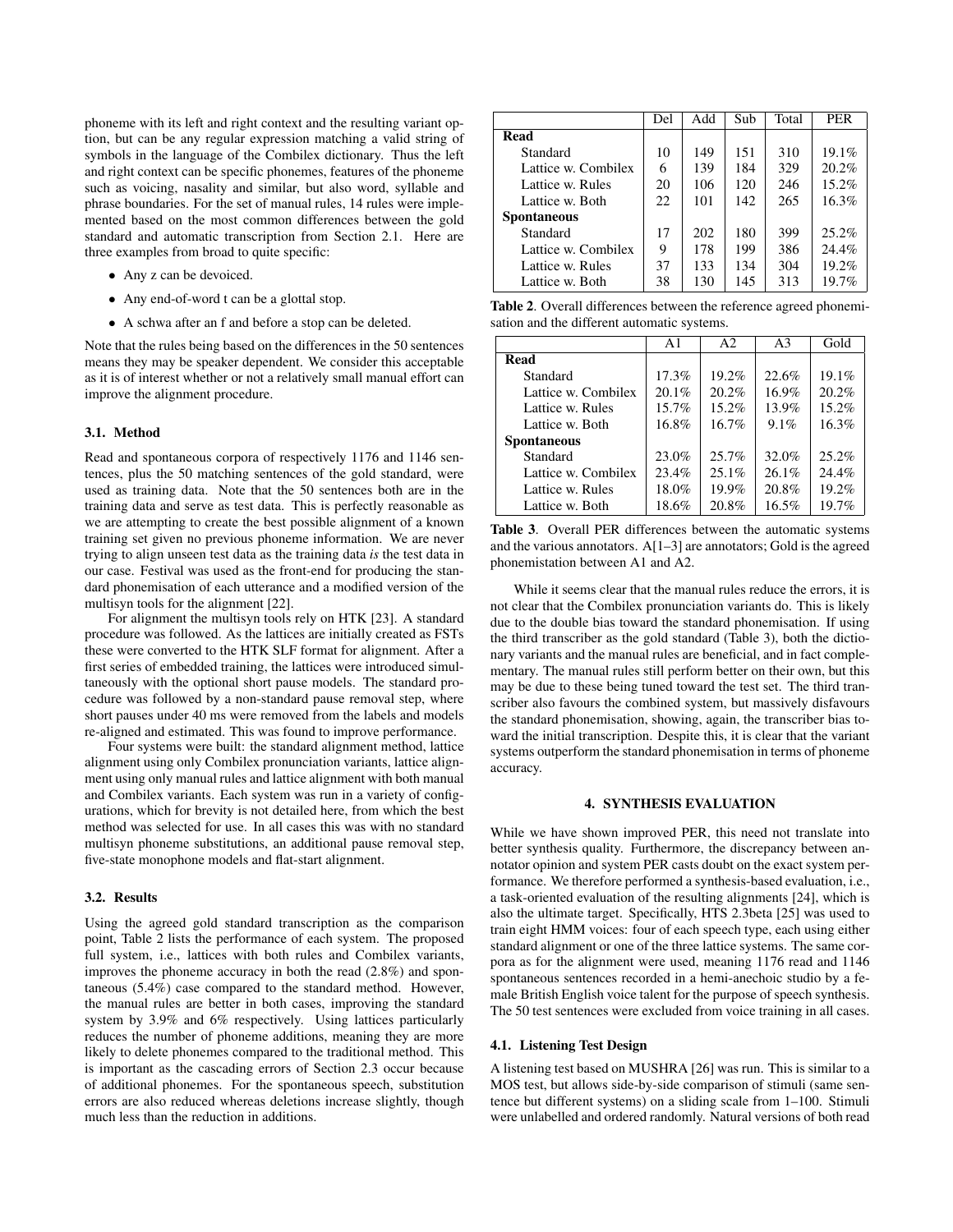

Fig. 1. Boxplot of perceptual test results.  $R = Read$ ,  $S = Sponta$ neous,  $N =$  Natural;  $M =$  Lattice w. Manual rules,  $P =$  Lattice w. Combilex variants, A = Lattice w. Both, S = Standard method. Solid lines are medians, stapled means and boxes 25 and 75% quantiles.

| System                         | $R-N$         | $R-A$                             | $R-P$                             | $R-M$                             | $R-S$                             | $S-N$ | $S-A$  | $S-P$ | $S-M$ | $S-S$ |
|--------------------------------|---------------|-----------------------------------|-----------------------------------|-----------------------------------|-----------------------------------|-------|--------|-------|-------|-------|
| $\mathbf{S}\text{-}\mathbf{S}$ | *             | $\ast$                            | $\ast$                            | $\ast$                            | $\ast$                            | *     | 1      | *     | 1     | ٠     |
| $S-M$                          | *             | $\ast$                            | $\ast$                            | $\ast$                            | $\ast$                            | *     | 1      | *     | ٠     |       |
| $S-P$                          | $\ast$        | $\ast$                            | $\ast$                            | $\ast$                            | $\ast$                            | *     | $\ast$ | ۰     |       |       |
| $S-A$                          | ×             | $\frac{d\mathbf{r}}{d\mathbf{r}}$ | $\frac{d\mathbf{r}}{d\mathbf{r}}$ | $\frac{d\mathbf{r}}{d\mathbf{r}}$ | $\frac{d\mathbf{r}}{d\mathbf{r}}$ | \$    | ۰      |       |       |       |
| $S-N$                          | 1             | $\frac{1}{2}$                     | $\frac{1}{2}$                     | $\ast$                            | $\frac{d\mathbf{r}}{d\mathbf{r}}$ | ٠     |        |       |       |       |
| $R-S$                          | *             | < 0.005                           | $\ast$                            | < 0.05                            | ٠                                 |       |        |       |       |       |
| $R-M$                          | *             | 1                                 | < 0.05                            | $\blacksquare$                    |                                   |       |        |       |       |       |
| $R-P$                          | *             | < 0.05                            | $\overline{\phantom{a}}$          |                                   |                                   |       |        |       |       |       |
| $R-A$                          | $\frac{1}{2}$ | ٠                                 |                                   |                                   |                                   |       |        |       |       |       |
| $R-N$                          | ٠             |                                   |                                   |                                   |                                   |       |        |       |       |       |

Table 4. Adjusted *p*-values after Holm-Bonferroni correction for the Wilcoxon signed-rank test.  $* = p < 0.001$ . Labels as in Figure 1.

and spontaneous speech were included with the synthetic systems. Participants were asked to rate the stimuli according to how natural they sounded, with at least one stimulus at 100 and the others rated in relation to this. No designed reference sample was presented since each set included multiple natural productions. 32 paid participants were recruited and performed the experiment in a sound-insulated booth wearing Beyerdynamic DT770 PRO headphones. Each rated 15 sentences from either of two non-overlapping subsets randomly selected from the 50 test sentences, along with an initial practice sentence not included in the analysis. This amounts to 16 evaluations of each speech sample, for a total of 480 datapoints per system. All test materials are available at [27].

#### 4.2. Results

The results of the test are graphed in Figure 1. Table 4 shows all system pairs compared using a Wilcoxon signed-rank test, after Holm-Bonferroni correction to avoid false positives. Natural speech is, unsurprisingly, rated significantly higher than synthetic speech. In contrast to [13] there was no significant difference between the natural speech types. However, this is probably due to the natural speech being so clearly more natural than the synthetic, causing differences between these two types to become much smaller. All the read speech-based voices were rated significantly higher than the voices built on spontaneous speech. For the read speech the standard alignment produces significantly higher rated speech than the other types, and the Combilex variants significantly lower, although the effect size is quite small. For spontaneous speech, on the other hand, the lattice system with only Combilex variants was rated significantly higher than all others, with no differences between the rest.

#### 5. DISCUSSION

The consistency assumption between training and synthesis only partly holds. For read speech synthesis it seems to hold, as the standard method achieves higher ratings. Informal listening to the output of the proposed systems suggests that these systems produce hyper-articulated speech, which could reduce subjective naturalness. Arguably, however, we are getting what we ask for. At synthesis time we *ask for* the hyper-articulated version of the sentence, though we do not normally get it because of serendipitous reductions obtained due to the consistency assumption. Once we break that, a hyper-articulated version is produced. However, if we truly wish to control synthesis output, we should rather aim to have a better, more complete, acoustic model as provided by the proposed system. Methods for controllable, perhaps even gradeable, reduction of a sentence should then be developed, for instance utilising the reduced variants already encoded in dictionaries. While synthesis from the phonemisation found by the pronunciation variant alignments was not evaluated in a formal perceptual test, preliminary subjective evaluations are promising, indicating that pronunciation variant synthesis systems should be worth investigating. Synthesis from spontaneous speech, in contrast, appears to benefit from the use of pronunciation variants. It is encouraging that simply applying pre-encoded pronunciation variants helps us learn a better model, particularly on difficult, spontaneous speech data, where a fully pronounced alignment is highly inappropriate. While including manual rules always improved accuracy, as measured by the manual transcription, they did not increase perceived naturalness in synthesis. This may be due to them being overfitted to the test sentences, and thus not entirely suitable for the full training data. Synthesis models from read speech were rated more natural than spontaneous speech. This is not surprising since spontaneous data is much more varied and difficult to model, as exemplified by the much less accurate alignments. However, using pronunciation variant forced alignment pushed spontaneous speech towards closing the gap, and likely forms part of the alignment method used in [11]. It is also possible that the difference found between read and spontaneous is due to difference in phoneme accuracy and not specifically the type of speech, i.e. that read speech with a lower accuracy can benefit from such variant modelling.

#### 6. CONCLUSION

We have reported on an investigation of the consistency assumption between training and synthesis in TTS. A pronunciation variant based forced-alignment method was implemented and its application to speech synthesis evaluated. It was found that standard synthesis with read speech did not benefit from these variants, though the underlying acoustic model arguably was more correct. For spontaneous speech, including pronunciation variation yielded an improvement, showing that the consistency assumption between training and synthesis only holds when minor errors are made. We suggest further improvements could be attained by incorporating automatic pronunciation reduction at synthesis time, this is considered future work.

#### 7. ACKNOWLEDGEMENTS

R. Dall is supported by the JST CREST uDialogue Project. S. Brognaux is supported by FNRS. This work was partly funded by EPSRC grant no. EP/I031022/1 (Natural Speech Technology) and the Scottish Executive. As per EPSRC guidelines all experimental materials are available at [27].